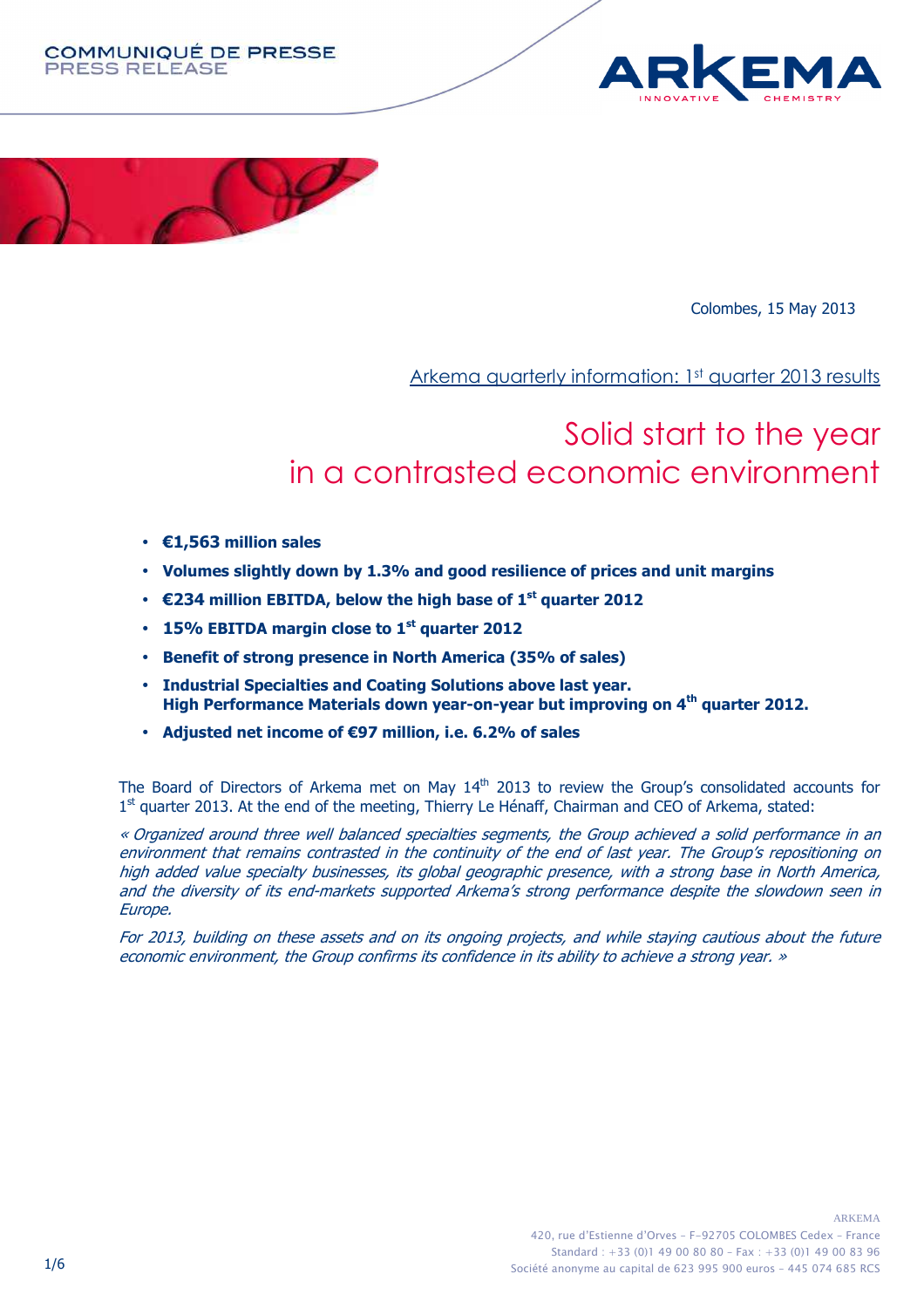

| (In millions of euros)                                 | Q1 2012 | Q1 2013      | <b>Variation</b> |
|--------------------------------------------------------|---------|--------------|------------------|
| <b>Sales</b>                                           | 1,623   | 1,563        | $-3.7%$          |
| <b>EBITDA</b>                                          | 253     | 234          | $-7.5%$          |
| <b>EBITDA</b> margin                                   | 15.6%   | <b>15.0%</b> |                  |
| <b>High Performance Materials</b>                      | 19.1%   | 15.6%        |                  |
| <b>Industrial Specialties</b>                          | 18.2%   | 19.3%        |                  |
| <b>Coating Solutions</b>                               | 13.2%   | 13.7%        |                  |
| Recurring operating income                             | 180     | 158          | $-12.2%$         |
| Non-recurring items                                    |         | (127)        | n.a.             |
| <b>Adjusted net income*</b>                            | 123     | 97           | $-21.1%$         |
| Net income $-$ Group share                             | 100     | (30)         | n.a.             |
| Diluted adjusted net income per share (in $\epsilon$ ) | 1.97    | 1.53         | $-22.3%$         |

\* For Q1 2012, adjusted net income of continuing operations (excluding impact of the vinyl activities divested beginning of July 2012)

## **FIRST QUARTER 2013 ACTIVITY**

**Sales** in 1<sup>st</sup> quarter 2013 stood at **€1,563 million** against €1,623 million in 1<sup>st</sup> quarter 2012, 3.7% down. The -2.1% scope of business effect primarily reflects the impact of the divestment of the tin stabilizer activities finalized on 1<sup>st</sup> October 2012. Volumes recorded a slight decline (-1.3%) compared to 1<sup>st</sup> quarter 2012. They reflect the slow start of the High Performance Materials segment at the beginning of 2013, affected, as expected, by the weak demand in some end-markets, in particular for fluoropolymers. Volumes in the other two segments, Industrial Specialties and Coating Solutions, were slightly up compared to last year. Prices overall remained stable (+0.4%), while the translation effect was slightly negative (-0.7%).

Despite an economic environment that was less favorable than last year in particular in Europe, **EBITDA** reached **€234 million**, a very solid level and the 3<sup>rd</sup> best historical performance for a first quarter. The Industrial Specialties and Coating Solutions segments recorded a noticeable improvement compared to last year (EBITDA up by +7% and +5.5% respectively), supported in particular by the strong positions developed by the Group in North America. As expected, High Performance Materials had a slow start to the year, albeit showing some recovery compared to the end of last year.

At 15.0%, the **EBITDA margin** ranked among the highest in the industry, reflecting Arkema's strong positions built in specialty chemicals.

**Recurring operating income** reached €158 million against €180 million in 1<sup>st</sup> quarter 2012, after deduction of €76 million depreciation and amortization, slightly up on last year.

**Non-recurring items** stood at -€127 million. They essentially correspond to a €125 million exceptional charge recorded following the insolvency proceedings concerning Kem One SAS, the company operating the upstream activities (chlorine / caustic soda electrolysis and PVC) of the vinyl activities sold by Arkema to the Klesch group. The booked amount corresponds to Arkema's estimated overall exposure to Kem One SAS.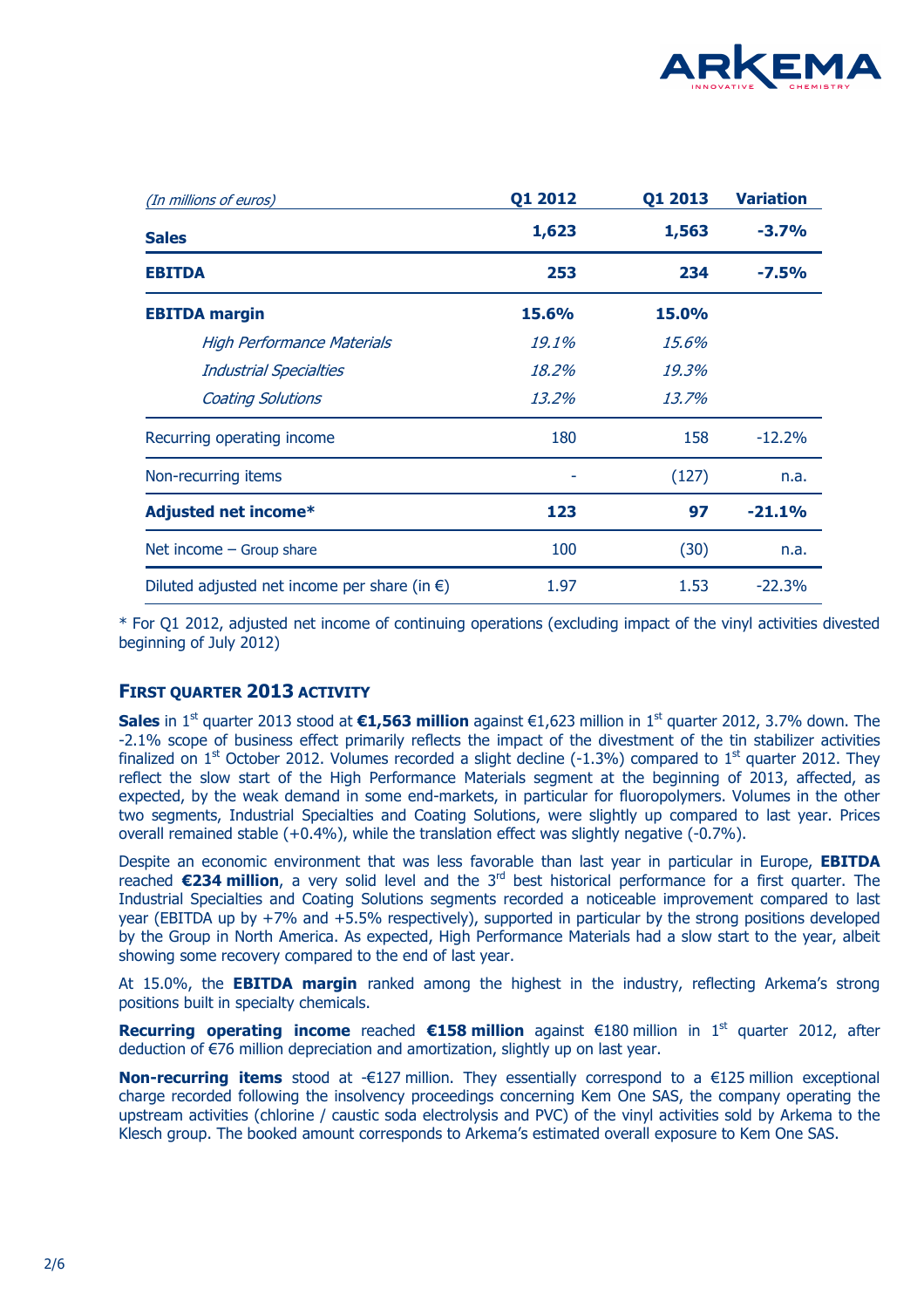

**Income taxes** amounted to €49 million, i.e. 31% of recurring operating income. This rate reflects the geographic breakdown of the results, with a significant part of the Group's results generated in North America and a smaller part in Europe.

Bearing in mind the non-recurring items recorded in 1<sup>st</sup> quarter 2013, **net income, Group share** stood at **-€30 million** against €100 million in 1<sup>st</sup> quarter 2012. Excluding the impact of these exceptional items, the **adjusted net income** stood at **€97 million**, i.e. 6.2% of sales.

## **SEGMENT PERFORMANCE IN 1 ST QUARTER 2013**

#### **HIGH PERFORMANCE MATERIALS**

As announced with the publication of 2012 annual results, **High Performance Materials** started off the year slowly with market conditions in the continuity of the end of last year and marked by weak demand in some specific markets such as photovoltaics and oil and gas (deferred timing of some new projects). Nevertheless these results are significantly up versus 4<sup>th</sup> quarter 2012. The segment's mid-term outlook remains excellent and will continue to be supported by a strong momentum in innovation and new products introduction.

Accordingly, the segment's **sales** amounted to **€448 million** against €534 million in 1st quarter 2012. They primarily reflect the negative impact of a -6% change in the scope of business (mostly divestment of the tin stabilizer activity) and a decrease in volumes compared to the very high levels of  $1<sup>st</sup>$  quarter 2012 (-7%).

#### **EBITDA** stood at **€70 million**, and **EBITDA margin** remained robust at **15.6%**.

Within Technical Polymers, specialty polyamides achieved a good quarter, while demand in photovoltaics and the delays of certain projects in the oil and gas sector affected fluoropolymers. The performance of the Filtration and Adsorption BU was also impacted by a timing different than in 2012 for some oil and gas projects. Finally, Organic Peroxides continued to strengthen their profile through the management of their business portfolio (divestment of tin stabilizers finalized on 1<sup>st</sup> October 2012).

#### **INDUSTRIAL SPECIALTIES**

The **Industrial Specialties** segment again achieved an excellent performance with **€104 million EBITDA** and a **19.3% EBITDA margin** ( $\epsilon$ 97 million and 18.2% respectively in 1<sup>st</sup> quarter 2012).

**Sales** reached €539 million, slightly up on 1<sup>st</sup> quarter 2012 (€532 million), with higher volumes. All of the segment's activities continued to benefit in particular from the ongoing favorable environment in the United States where they enjoy a strong industrial presence.

Performance in Thiochemicals remained well oriented, sustained by good volumes and strong demand in the animal feed and petrochemicals and refining markets. Despite unit margins under pressure for some fluorogases, the performance of the Fluorogases BU remained high, and continued to benefit from its broad product range and wide geographic presence. In PMMA, sound demand in the automotive sector in the US helped partly offset more challenging market conditions in Europe. Finally, the performance of Hydrogen Peroxide remained stable.

#### **COATING SOLUTIONS**

The **Coating Solutions** segment improved compared to 1<sup>st</sup> quarter 2012.

**Sales** amounted to €562 million, 2% up over 1<sup>st</sup> quarter 2012 thanks to a positive volume effect as well as price increases compensating rises in raw material costs.

**EBITDA** and **EBITDA margin** also increased (**€77 million** and **13.7%** against €73 million and 13.2% respectively in 1<sup>st</sup> quarter 2012). Acrylic monomers, where volumes improved over last year, maintained unit margins at levels in line with the mid-cycle assumptions made for 2013. Market conditions in coating resins remained mixed. Demand for decorative paints improved gradually in North America, but remained weak in Europe, where climate conditions were not favorable in  $1<sup>st</sup>$  quarter 2013. Finally, the performances of Sartomer and Coatex remained very strong, supported by innovation and geographic expansion.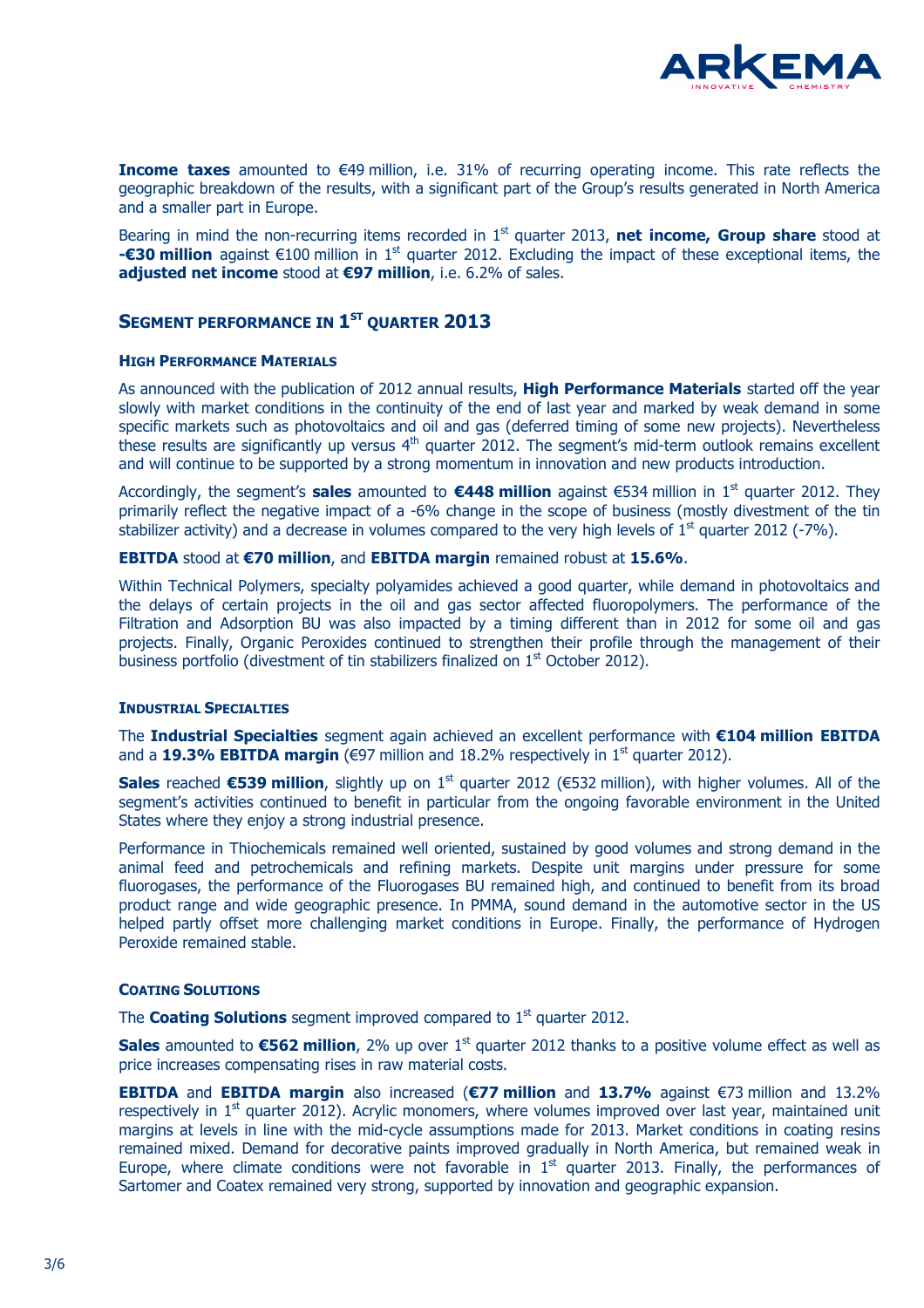

### **CASH FLOW AND NET DEBT AT 31ST MARCH 2013**

In 1<sup>st</sup> quarter 2013, Arkema generated **-€100 million free cash flow<sup>1</sup> which reflects the traditional** seasonality of working capital related to the strong increase in sales compared to the end of 2012 and which includes capex totalling €75 million consistent with the annual target of €500 million.

**Net debt** stood at **€1,009 million** at 31 March 2013 against €900 million at 31 December 2012, i.e. 43.5% gearing.

## **HIGHLIGHTS SINCE 1 ST JANUARY 2013**

Since  $1<sup>st</sup>$  January 2013, Arkema completed two acquisitions in line with its strategy in High Performance Materials:

#### • **Securing access to its strategic raw materials:**

On 11 April 2013, Arkema signed an agreement with Indian company Jayant Agro, one of the world's leading producers of castor oil and derivatives with a view to acquiring a stake of some 25% in Ihsedu Agrochem, one of its subsidiaries which specializes in the production of castor oil. This joint venture aims to develop castor oil production and will provide Arkema with long-term secure and competitive access to this strategic raw material for the manufacture of its biosourced polyamides (PA 10 and PA 11). The project should be finalized in 3<sup>rd</sup> quarter 2013;

• **Speeding up development through innovation:** 

On 3 April 2013, Arkema announced its purchase of a majority stake in AEC Polymers, which produces in particular methacrylate structural adhesives based on a technology developed by Arkema.

#### **Review of the consequences for Arkema of the difficulties encountered by Kem One**

On 27 March 2013, Arkema was informed of the opening by the Lyon commercial court of insolvency proceedings with continuation of activities for a six-month observation period against the company Kem One SAS, which corresponds to the upstream part (chlorine / caustic soda electrolysis and PVC production) of the whole business sold by Arkema to the Klesch group in July 2012. In this context, Arkema booked in  $1<sup>st</sup>$  quarter 2013 a €125 million non-recurring charge corresponding to the Group's overall exposure to Kem One SAS (receivables towards Kem One and guarantees granted to third parties).

In a writ received on 12 March 2013, the Klesch group initiated arbitration proceedings against Arkema as part of the sale of its vinyl activities, which have now become Kem One, with a view to seeking damages amounting to €310 million. Arkema, which vigorously refutes these unfounded accusations, has launched all necessary initiatives to defend its rights and prove its good faith before the relevant authorities, and is perfectly confident in its ability to demonstrate this.

#### **OUTLOOK**

Market conditions remain overall contrasted depending on the regions. Market conditions are solid in North America whereas the economic situation in Europe remains challenging. Growth in China is slower than expected with some signs of a recovery.

In 2<sup>nd</sup> quarter, the Industrial Specialties and Coating Solutions segments should remain well oriented. In High Performance Materials, photovoltaic and oil and gas markets should be in the continuity of  $1<sup>st</sup>$  quarter, but should improve in second half of the year.

In this context, the Group confirms its confidence in its ability to achieve a strong performance in 2013, while remaining cautious about macro-economic development. In line with its ambition to become a world leader in specialty chemicals and advanced materials, Arkema will continue to actively implement its major organic growth projects such as the construction of its Thiochemicals platform in Malaysia and its capex program in Acrylics in North America, while planning capex of some €500 million in 2013.

The Group also confirms its ambition to achieve in 2016 €8 billion sales and a 16% EBITDA margin while maintaining gearing below 40%.

 $\overline{a}$ 

 $1$  Cash flow from operations and investments excluding the impact of portfolio management.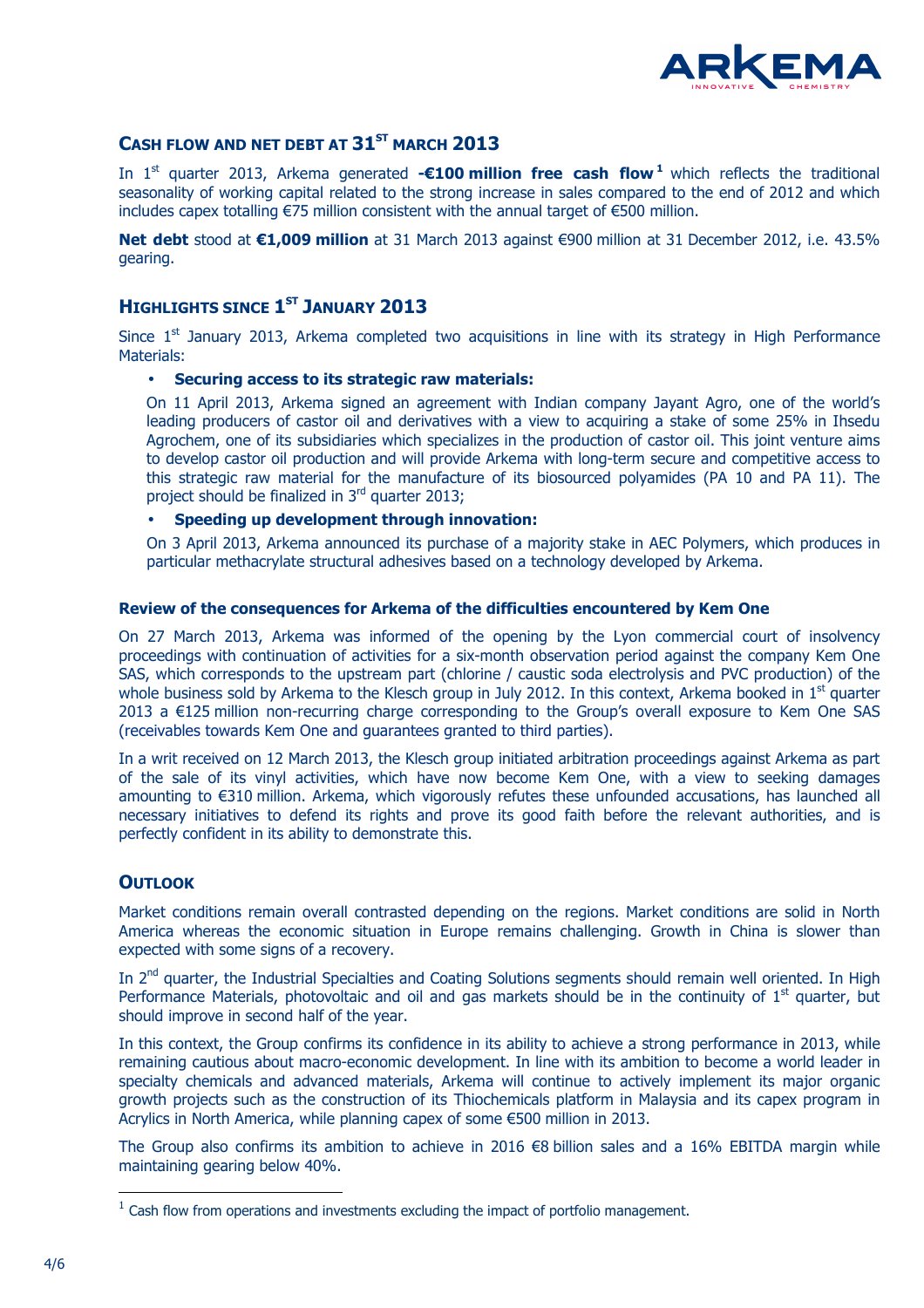

#### **FINANCIAL CALENDAR**

| 4 June 2013       | Shareholders' Annual General Meeting |
|-------------------|--------------------------------------|
| $1st$ August 2013 | $1st$ half 2013 results              |

A global chemical company and France's leading chemicals producer, **Arkema** is building the future of the chemical industry every day. Deploying a responsible, innovation-based approach, we produce state-of-the-art specialty chemicals that provide customers with practical solutions to such challenges as climate change, access to drinking water, the future of energy, fossil fuel preservation and the need for lighter materials. With operations in more than 40 countries, some 14,000 employees and 10 research centers, Arkema generates annual revenue of €6.4 billion, and holds leadership positions in all its markets with a portfolio of internationally recognized brands.

#### **Investor Relations:**

| Sophie Fouillat                             | Tel.: +33 1 49 00 86 37   | E-mail: sophie.fouillat@arkema.com  |
|---------------------------------------------|---------------------------|-------------------------------------|
| Jérôme Raphanaud<br>Tel.: +33 1 49 00 72 07 |                           | E-mail: jerome.raphanaud@arkema.com |
| <b>Press Relations:</b>                     |                           |                                     |
|                                             |                           |                                     |
| <b>Gilles Galinier</b>                      | Tel.: $+33$ 1 49 00 70 07 | E-mail: gilles.galinier@arkema.com  |
| Sybille Chaix                               | Tel.: +33 1 49 00 70 30   | E-mail: sybille.chaix@arkema.com    |

#### Disclaimer

The information disclosed in this press release may contain forward-looking statements with respect to the financial conditions, results of operations, business and strategy of Arkema. Such statements are based on management's current views and assumptions that could ultimately prove inaccurate and are subject to risk factors such as, among others, changes in raw materials prices, currency fluctuations, implementation pace of cost-reduction projects and changes in general economic and business conditions. Arkema does not assume any liability to update such forward-looking statements whether as a result of any new information or any unexpected event or otherwise. Further information on factors which could affect Arkema's financial results is provided in the documents filed with the French Autorité des marchés financiers.

Balance sheet, income statement, cash flow statement, statement of changes in shareholders' equity and information by business segment included in this press release are extracted from the consolidated financial statements at 31 March 2013 closed by the Board of Directors of Arkema SA on 14 May 2013.

Quarterly financial information is not audited.

Business segment information is presented in accordance with ARKEMA's internal reporting system used by the management.

The main performance indicators used are as follows:

- **Operating income**: this includes all income and expenses of continuing operations other than financial result, equity in income of affiliates and income taxes;
- **Other income and expenses**: these correspond to a limited number of well-identified non-recurring items of income and expense of a particularly material nature that the Group presents separately in its income statement in order to facilitate understanding of its recurring operational performance. These items of income and expense notably include:
	- Impairment losses in respect of property, plant and equipment and intangible assets,
	- Gains or losses on sale of assets, acquisition expenses, badwills and stock valuation adjustments between the fair value on the acquisition date and the replacement value
	- Certain large restructuring and environmental expenses which would hamper the interpretation of recurring operating income (including substantial modifications to employee benefit plans and the effect of onerous contracts),
	- Certain expenses related to litigation and claims or major damages, whose nature is not directly related to ordinary operations;
- **Recurring operating income**: this is calculated as the difference between operating income and other income and expenses as previously defined;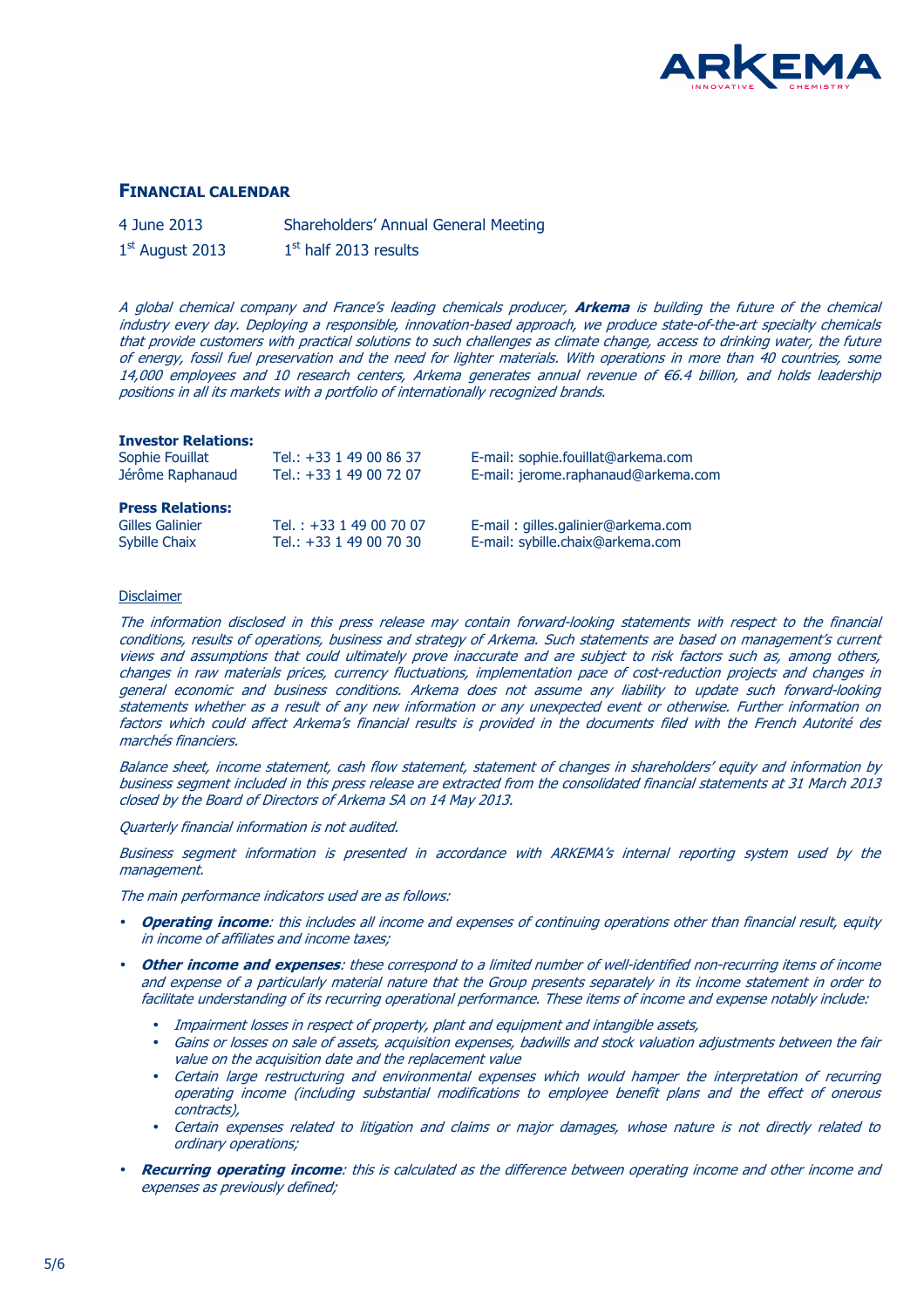

- **Adjusted net income**: this corresponds to "Net income Group share" adjusted for the "Group share" of the following items:
	- Other income and expenses, after taking account of the tax impact of these items,
	- Income and expenses from taxation of an exceptional nature, the amount of which is deemed significant,
	- Net income of discontinued operations;
- **EBITDA**: this corresponds to recurring operating income increased by depreciation and amortization;
- **Working capital**: this corresponds to the difference between inventories, accounts receivable, other receivables and prepaid expenses, income tax receivables and other current financial assets on the one hand and accounts payable, other creditors and accrued liabilities, income tax liabilities and other current financial liabilities on the other hand. These items are classified in current assets and liabilities in the consolidated balance sheet;
- **Capital employed**: this is calculated by aggregating the net carrying amounts of intangible assets, property, plant and equipment, equity affiliate investments and loans, other investments, other non-current assets (excluding deferred tax assets) and working capital;
- **Recurring investments:** these correspond to tangible and intangible investments which exclude a small number of investments of an exceptional nature that the Group presents separately in order to facilitate the analysis of cash generation in its financial communication. These investments characterized by their size or their nature are presented either as non-recurring investments or in acquisitions and divestments;
- **Net debt**: this is the difference between current and non-current debt and cash and cash equivalents.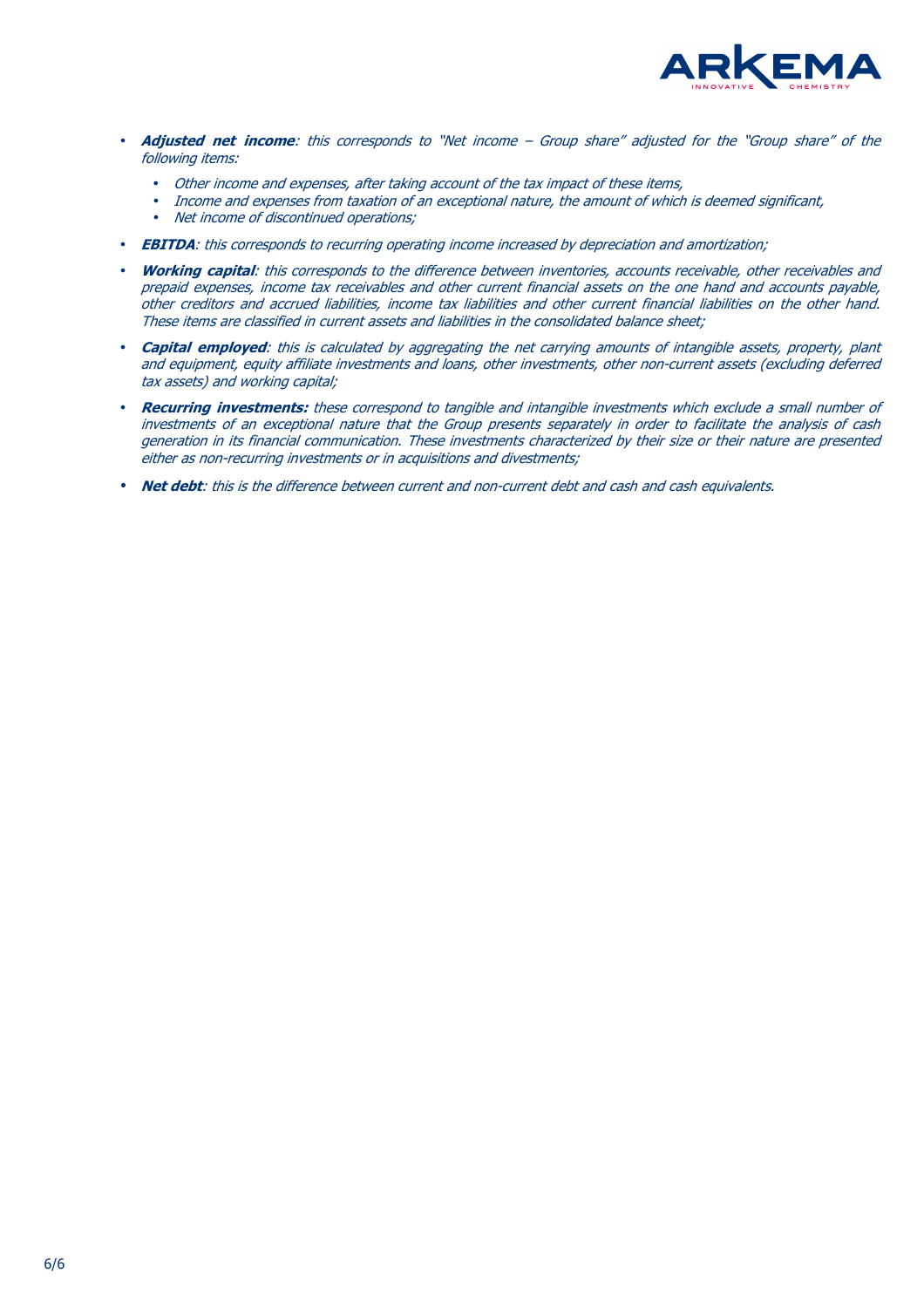

## **ARKEMA Financial Statements**

÷.

**Consolidated financial statements - At the end of March 2013**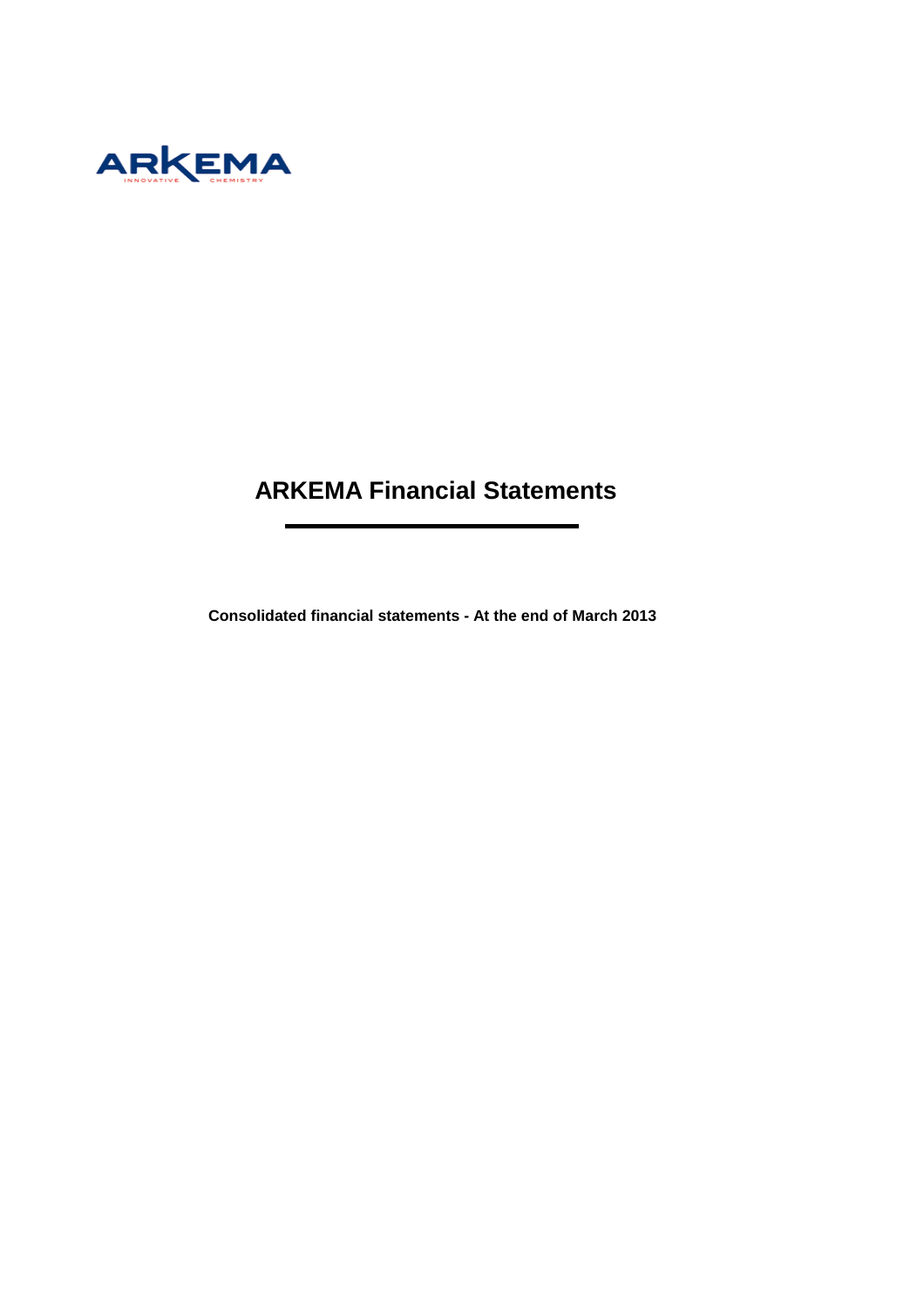## **CONSOLIDATED INCOME STATEMENT**

|                                                                                  | End of March 2013 | End of March 2012 |  |
|----------------------------------------------------------------------------------|-------------------|-------------------|--|
| (In millions of euros)                                                           | (non audited)     | (non audited)     |  |
| <b>Sales</b>                                                                     | 1563              | 1623              |  |
|                                                                                  |                   |                   |  |
| Operating expenses                                                               | (1256)            | (1 297)           |  |
| Research and development expenses                                                | (39)              | (38)              |  |
| Selling and administrative expenses                                              | (110)             | (108)             |  |
| <b>Recurring operating income</b>                                                | 158               | 180               |  |
| Other income and expenses                                                        | (127)             |                   |  |
| <b>Operating income</b>                                                          | 31                | 180               |  |
| Equity in income of affiliates                                                   | 2                 | 3                 |  |
| <b>Financial result</b>                                                          | (14)              | (11)              |  |
| Income taxes                                                                     | (49)              | (49)              |  |
| Net income of continuing operations                                              | (30)              | 123               |  |
| Net income of discontinued operations                                            |                   | (23)              |  |
| Net income                                                                       | (30)              | 100               |  |
| Of which non-controlling interests                                               |                   |                   |  |
| Net income - Group share                                                         | (30)              | 100               |  |
| Of which continuing operations                                                   | (30)              | 123               |  |
| Of which discontinued operations                                                 |                   | (23)              |  |
| Earnings per share (amount in euros)                                             | (0, 48)           | 1,62              |  |
| Earnings per share of continuing operations (amount in euros)                    | (0, 48)           | 1,99              |  |
| Diluted earnings per share (amount in euros)                                     | (0, 48)           | 1,60              |  |
| Diluted earnings per share of continuing operations (amount in euros)            | (0, 48)           | 1,97              |  |
| Depreciation and amortization                                                    | (76)              | (73)              |  |
| <b>EBITDA</b>                                                                    | 234               | 253               |  |
| Adjusted net income of continuing operations                                     | 97                | 123               |  |
| Adjusted net income per share of continuing operations (amount in euros)         | 1,55              | 1,99              |  |
| Diluted adjusted net income per share of continuing operations (amount in euros) | 1,53              | 1,97              |  |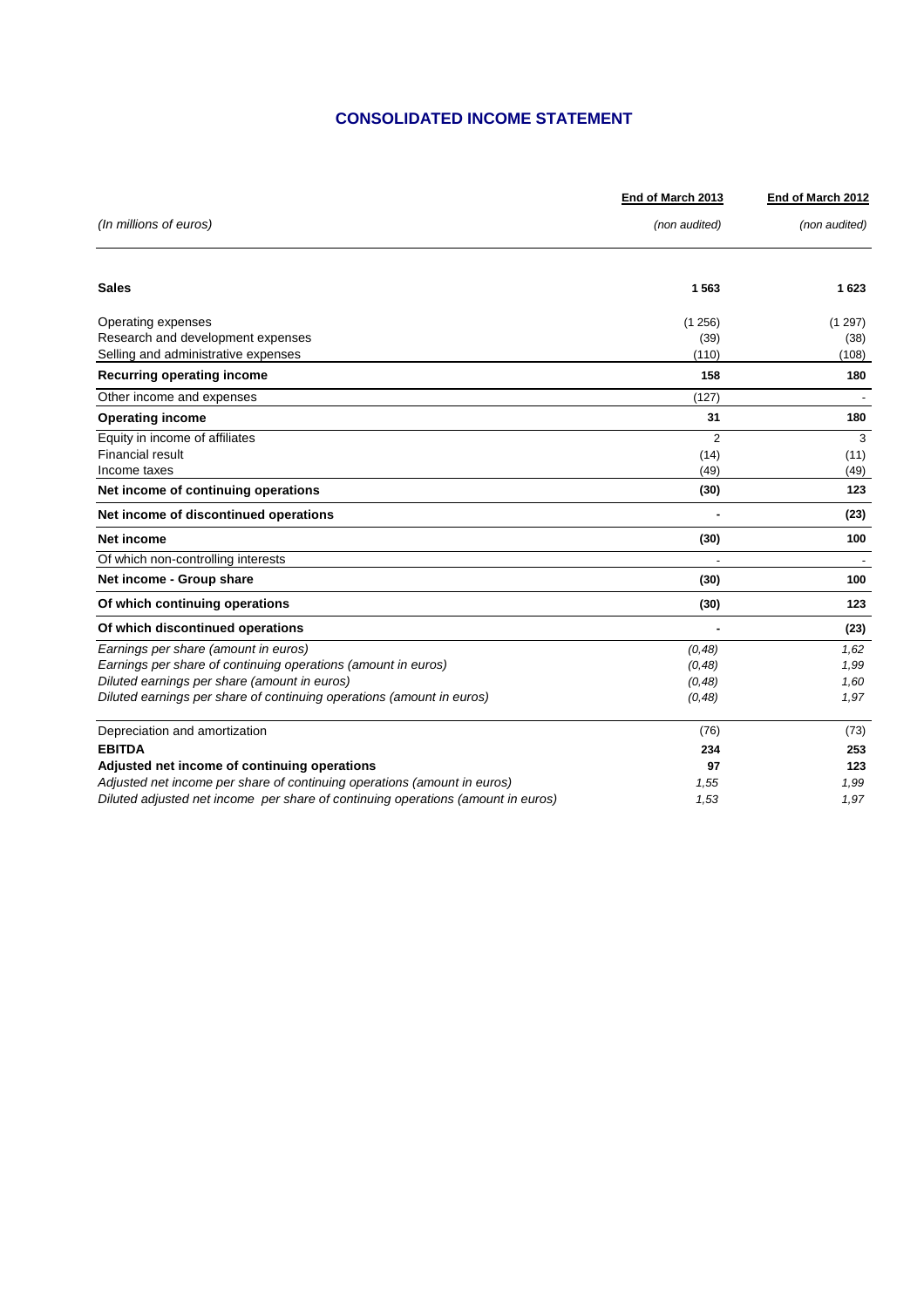## **CONSOLIDATED STATEMENT OF COMPREHENSIVE INCOME**

|                                                             | End of March 2013 | End of March 2012 |
|-------------------------------------------------------------|-------------------|-------------------|
| (In millions of euros)                                      | (non audited)     | (non audited)     |
| Net income                                                  | (30)              | 100               |
| Actuarial gains and losses <sup>(1)</sup>                   |                   |                   |
| Deffered taxes on actuarial gains and losses <sup>(1)</sup> |                   |                   |
| Hedging adjustments                                         | (3)               | (7)               |
| Deffered taxes on hedging adjustments                       |                   |                   |
| Other items                                                 |                   |                   |
| Deffered taxes on other items                               |                   |                   |
| Change in translation adjustments                           | 38                | (39)              |
| Other comprehensive income of continuing operations         | 35                | (46)              |
| Other comprehensive income of discontinued operations       |                   | (6)               |
| Total income and expenses recognized directly in equity     | 35                | (52)              |
| <b>Comprehensive income</b>                                 | 5                 | 48                |
| Of which: non-controlling interest                          |                   | (1)               |
| Comprehensive income - Group share                          | 4                 | 49                |

 $(1)$  Actuarial gains and losses and related deferred taxes are the only items that cannot be recycled to net income.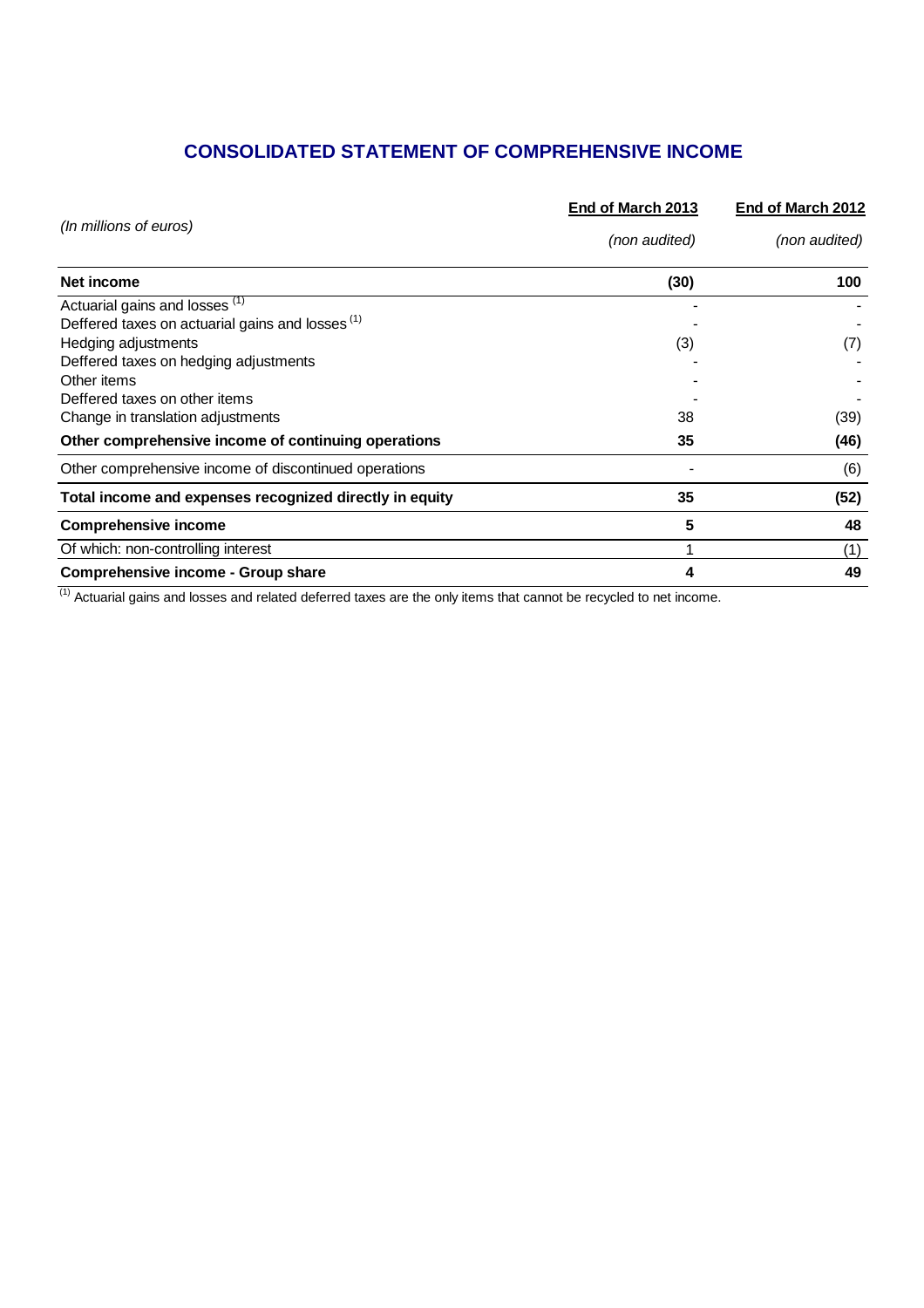## **CONSOLIDATED BALANCE SHEET**

|                                                  | 31 March 2013 | 31 December 2012 |
|--------------------------------------------------|---------------|------------------|
|                                                  | (non audited) | (audited)        |
| (In millions of euros)                           |               |                  |
| <b>ASSETS</b>                                    |               |                  |
| Intangible assets, net                           | 986           | 962              |
| Property, plant and equipment, net               | 1865          | 1852             |
| Equity affiliates : investments and loans        | 68            | 71               |
| Other investments                                | 56            | 36               |
| Deferred tax assets                              | 81            | 83               |
| Other non-current assets                         | 145           | 147              |
| <b>TOTAL NON-CURRENT ASSETS</b>                  | 3 2 0 1       | 3 1 5 1          |
| Inventories                                      | 998           | 920              |
| Accounts receivable                              | 1 0 3 2       | 920              |
| Other receivables and prepaid expenses           | 141           | 147              |
| Income taxes recoverable                         | 36            | 35               |
| Other current financial assets                   | 2             | 8                |
| Cash and cash equivalents                        | 307           | 360              |
| <b>TOTAL CURRENT ASSETS</b>                      | 2516          | 2 3 9 0          |
| Assets held for sale                             |               |                  |
| <b>TOTAL ASSETS</b>                              | 5717          | 5 5 4 1          |
| <b>LIABILITIES AND SHAREHOLDERS' EQUITY</b>      |               |                  |
| Share capital                                    | 629           | 629              |
| Paid-in surplus and retained earnings            | 1 556         | 1587             |
| Treasury shares                                  | (16)          | (16)             |
| Translation adjustments                          | 119           | 82               |
| <b>SHAREHOLDERS' EQUITY - GROUP SHARE</b>        | 2 2 8 8       | 2 2 8 2          |
| Non-controlling interests                        | 32            | 29               |
| TOTAL SHAREHOLDERS' EQUITY                       | 2 3 2 0       | 2 3 1 1          |
| Deferred tax liabilities                         | 31            | 33               |
| Provisions and other non-current liabilities     | 932           | 878              |
| Non-current debt                                 | 1 0 7 0       | 1 0 7 1          |
| TOTAL NON-CURRENT LIABILITIES                    | 2 0 3 3       | 1982             |
| Accounts payable                                 | 772           | 683              |
| Other creditors and accrued liabilities          | 258           | 318              |
| Income taxes payable                             | 82            | 56               |
| Other current financial liabilities              | 6             | $\overline{2}$   |
| Current debt                                     | 246           | 189              |
| <b>TOTAL CURRENT LIABILITIES</b>                 | 1 3 6 4       | 1 2 4 8          |
| Liabilities associated with assets held for sale |               |                  |
| TOTAL LIABILITIES AND SHAREHOLDERS' EQUITY       | 5717          | 5 5 4 1          |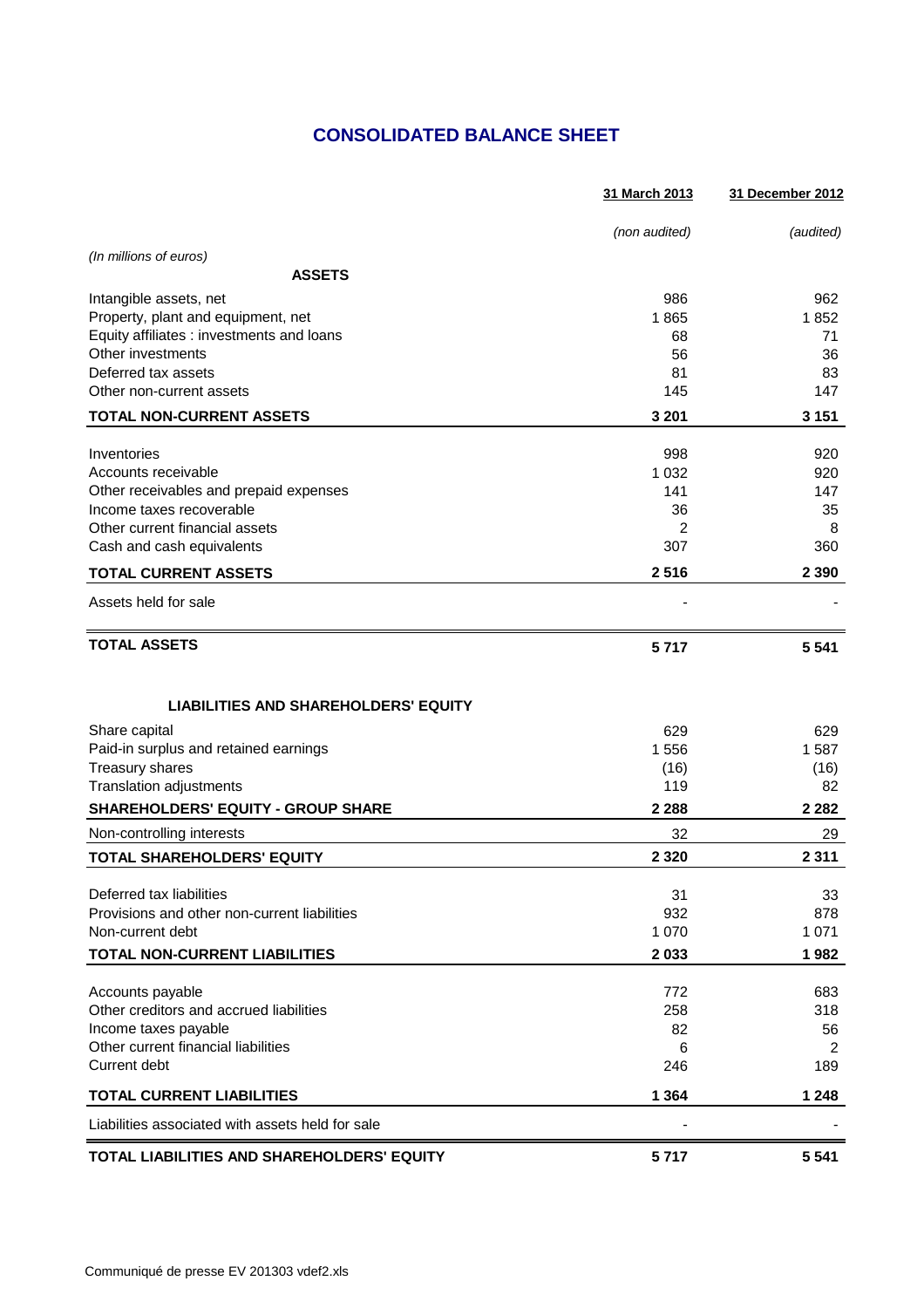## **CONSOLIDATED CASH FLOW STATEMENT**

|                                                                              | End of March 2013 | <b>End of March 2012</b> |
|------------------------------------------------------------------------------|-------------------|--------------------------|
| (In millions of euros)                                                       |                   |                          |
|                                                                              | (non audited)     | (non audited)            |
|                                                                              |                   |                          |
| Cash flow - operating activities                                             |                   |                          |
| Net income                                                                   | (30)              | 100                      |
| Depreciation, amortization and impairment of assets                          | 76                | 85                       |
| Provisions, valuation allowances and deferred taxes                          | 48                | (28)                     |
| (Gains)/losses on sales of assets                                            | (2)               | (3)                      |
| Undistributed affiliate equity earnings                                      | 7                 | (3)                      |
| Change in working capital                                                    | (98)              | (79)                     |
| Other changes                                                                | 3                 | 1                        |
| Cash flow from operating activities                                          | 4                 | 73                       |
| Of which cash flow from operating activities of discontinued<br>operations   |                   | (27)                     |
|                                                                              |                   |                          |
| Cash flow - investing activities                                             |                   |                          |
| Intangible assets and property, plant, and equipment additions               | (75)              | (82)                     |
| Change in fixed asset payables                                               | (30)              | 27                       |
| Acquisitions of operations, net of cash acquired                             | (9)               | (246)                    |
| Increase in long-term loans                                                  | (7)               | (6)                      |
| <b>Total expenditures</b>                                                    | (121)             | (307)                    |
|                                                                              |                   |                          |
| Proceeds from sale of intangible assets and property, plant and              | 2                 |                          |
| equipment<br>Change in fixed asset receivables                               |                   | 4                        |
| Proceeds from sale of operations, net of cash sold                           |                   |                          |
| Proceeds from sale of unconsolidated investments                             |                   |                          |
| Repayment of long-term loans                                                 | 9                 | 3                        |
| <b>Total divestitures</b>                                                    | 11                | 7                        |
|                                                                              |                   |                          |
| Cash flow from investing activities                                          | (110)             | (300)                    |
| Of which cash flow from investing activities from discontinued<br>operations |                   |                          |
|                                                                              |                   | (20)                     |
| <b>Cash flow - financing activities</b>                                      |                   |                          |
| Issuance (repayment) of shares and other equity                              | 2                 |                          |
| Purchase of treasury shares                                                  |                   |                          |
| Dividends paid to parent company shareholders                                |                   |                          |
| Dividends paid to minority shareholders                                      |                   | (1)                      |
| Increase/ decrease in long-term debt                                         | (5)               | 6                        |
| Increase/ decrease in short-term borrowings and bank overdrafts              | 56                | 185                      |
| Cash flow from financing activities                                          | 53                | 190                      |
| Net increase/(decrease) in cash and cash equivalents                         | (53)              | (37)                     |
| Effect of exchange rates and changes in scope                                |                   |                          |
| Cash and cash equivalents at beginning of period                             | 360               | 254                      |
| Cash and cash equivalents at end of period                                   | 307               | 217                      |
| Of which cash and cash equivalents of discontinued operations                |                   | $\mathbf{2}$             |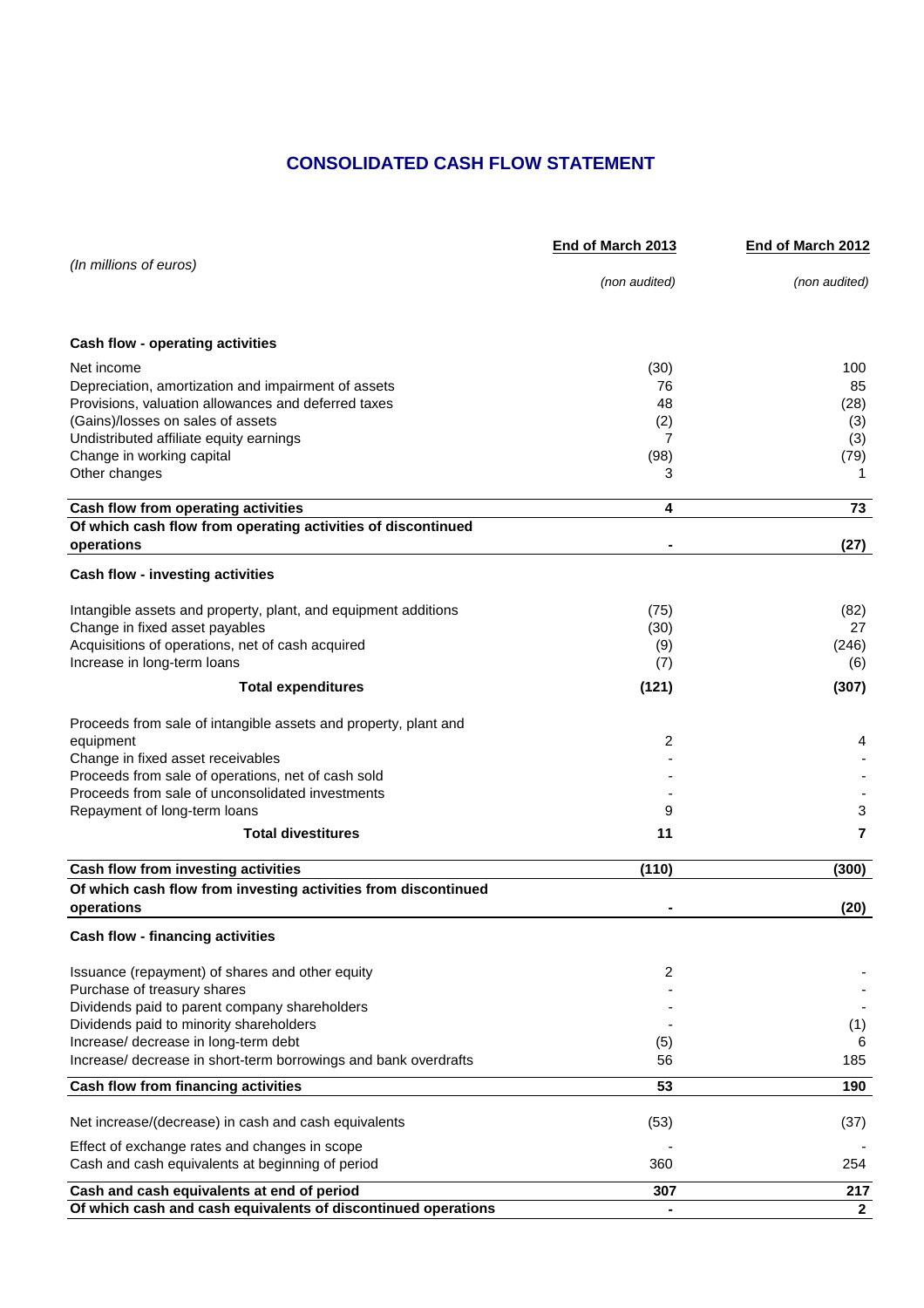## **CONSOLIDATED STATEMENT OF CHANGES IN SHAREHOLDERS' EQUITY**

(non audited)

|                                                                | <b>Shares issued</b>     |                          |                    |                          |                                   | <b>Treasury shares</b>   |        | Shareholders'<br>equity - Group | Non-<br>controlling | Shareholders' |
|----------------------------------------------------------------|--------------------------|--------------------------|--------------------|--------------------------|-----------------------------------|--------------------------|--------|---------------------------------|---------------------|---------------|
| (In millions of euros)                                         | <b>Number</b>            | Amount                   | Paid-in<br>surplus | Retained<br>earnings     | <b>Translation</b><br>adjustments | <b>Number</b>            | Amount | share                           | interests           |               |
| At January 1, 2013                                             | 62 877 215               | 629                      | 977                | 610                      | 82                                | (314034)                 | (16)   | 2 2 8 2                         | 29                  | 2 3 1 1       |
| Cash dividend                                                  |                          |                          |                    |                          |                                   |                          |        |                                 |                     |               |
| Issuance of share capital                                      |                          |                          |                    |                          |                                   |                          |        |                                 |                     |               |
| Purchase of treasury shares                                    |                          |                          |                    |                          |                                   | $\overline{\phantom{a}}$ |        |                                 | -                   |               |
| Cancellation of purchased treasury shares                      |                          |                          |                    |                          |                                   |                          |        |                                 |                     |               |
| Grants of treasury shares to employees                         |                          |                          |                    |                          |                                   |                          |        |                                 |                     |               |
| Sale of treasury shares                                        |                          |                          |                    |                          |                                   |                          |        |                                 |                     |               |
| Share-based payments                                           |                          | $\overline{\phantom{a}}$ |                    | $\overline{2}$           |                                   |                          |        | $\overline{2}$                  |                     |               |
| Other                                                          | $\overline{\phantom{a}}$ | $\blacksquare$           | ٠                  | $\overline{\phantom{a}}$ |                                   | $\overline{\phantom{a}}$ |        |                                 | 2                   |               |
| <b>Transactions with shareholders</b>                          | ۰                        | ۰                        |                    | 2                        |                                   | $\overline{\phantom{a}}$ |        | $\mathbf{z}$                    | $\mathbf{2}$        | 4             |
| Net income                                                     | $\overline{\phantom{0}}$ |                          |                    | (30)                     |                                   |                          |        | (30)                            |                     | (30)          |
| Total income and expense recognized directly<br>through equity | $\overline{\phantom{0}}$ |                          |                    | (3)                      | 37                                |                          |        | 34                              |                     | 35            |
| Comprehensive income                                           |                          | ۰                        |                    | (33)                     | 37                                |                          |        | 4                               |                     | 5             |
| At March 31, 2013                                              | 62 877 215               | 629                      | 977                | 579                      | 119                               | (314034)                 | (16)   | 2 2 8 8                         | 32                  | 2 3 2 0       |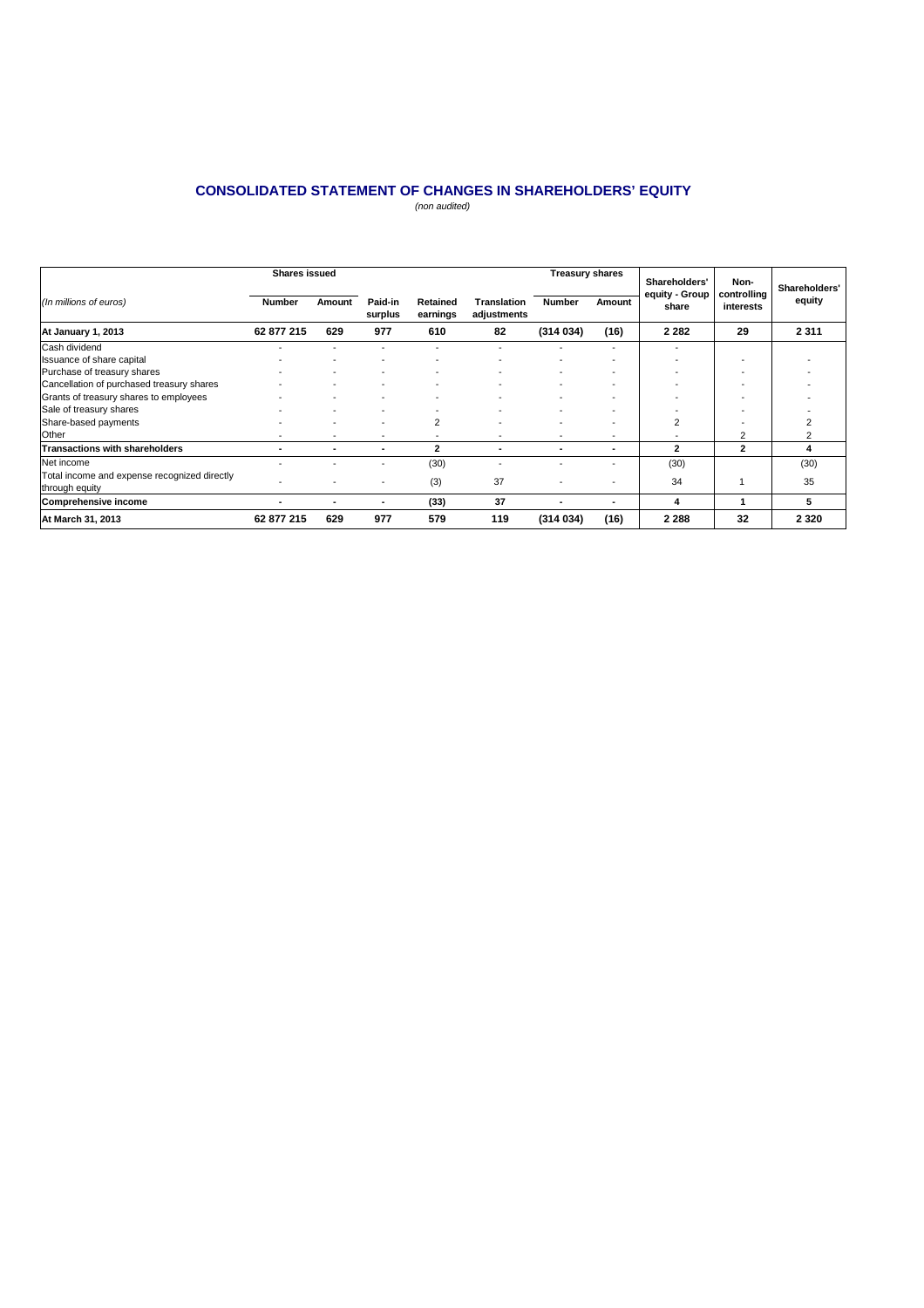#### (non audited) **INFORMATION BY BUSINESS SEGMENT**

|                                           | 1st quarter 2013                        |                                  |                             |                          |                |  |  |  |
|-------------------------------------------|-----------------------------------------|----------------------------------|-----------------------------|--------------------------|----------------|--|--|--|
| (In millions of euros)                    | High<br>Performance<br><b>Materials</b> | Industrial<br><b>Specialties</b> | Coating<br><b>Solutions</b> | Corporate                | Total          |  |  |  |
| Non-Group sales                           | 448                                     | 539                              | 562                         | 14                       | 1 5 6 3        |  |  |  |
| Inter segment sales                       | 3                                       | 26                               | 21                          | $\overline{\phantom{a}}$ |                |  |  |  |
| <b>Total sales</b>                        | 451                                     | 565                              | 583                         | 14                       |                |  |  |  |
| <b>EBITDA</b>                             | 70                                      | 104                              | 77                          | (17)                     | 234            |  |  |  |
| Depreciation and amortization             | (26)                                    | (28)                             | (22)                        | ٠                        | (76)           |  |  |  |
| Recurring operating income                | 44                                      | 76                               | 55                          | (17)                     | 158            |  |  |  |
| Other income and expenses                 | (2)                                     | ٠                                | (1)                         | (124)                    | (127)          |  |  |  |
| <b>Operating income</b>                   | 42                                      | 76                               | 54                          | (141)                    | 31             |  |  |  |
| Equity in income of affiliates            | $\overline{\phantom{a}}$                | ٠                                | $\overline{\phantom{a}}$    | 2                        | $\overline{2}$ |  |  |  |
| Intangible assets and property, plant and |                                         |                                  |                             |                          |                |  |  |  |
| equipment additions                       | 13                                      | 36                               | 20                          | 6                        | 75             |  |  |  |
| Of which recurring capex                  | 12                                      | 13                               | 19                          | 6                        | 50             |  |  |  |
|                                           |                                         |                                  | 1st quarter 2012            |                          |                |  |  |  |

| (In millions of euros)                    | High<br>Performance<br><b>Materials</b> | Industrial<br><b>Specialties</b> | Coating<br><b>Solutions</b> | Corporate | <b>Total</b>             |
|-------------------------------------------|-----------------------------------------|----------------------------------|-----------------------------|-----------|--------------------------|
| Non-Group sales                           | 534                                     | 532                              | 551                         | 6         | 1 623                    |
| Inter segment sales                       |                                         | 32                               | 27                          |           |                          |
| <b>Total sales</b>                        | 541                                     | 564                              | 578                         | 6         |                          |
| <b>EBITDA</b>                             | 102                                     | 97                               | 73                          | (19)      | 253                      |
| Depreciation and amortization             | (26)                                    | (27)                             | (20)                        | ٠         | (73)                     |
| Recurring operating income                | 76                                      | 70                               | 53                          | (19)      | 180                      |
| Other income and expenses                 | $\overline{\phantom{a}}$                |                                  | (1)                         |           | $\overline{\phantom{a}}$ |
| <b>Operating income</b>                   | 76                                      | 71                               | 52                          | (19)      | 180                      |
| Equity in income of affiliates            | ٠                                       |                                  | $\blacksquare$              | 3         | 3                        |
| Intangible assets and property, plant and |                                         |                                  |                             |           |                          |
| equipment additions                       | 16                                      | 23                               | 28                          | 4         | 71                       |
| Of which recurring capex                  | 16                                      | 15                               | 24                          | 4         | 59                       |